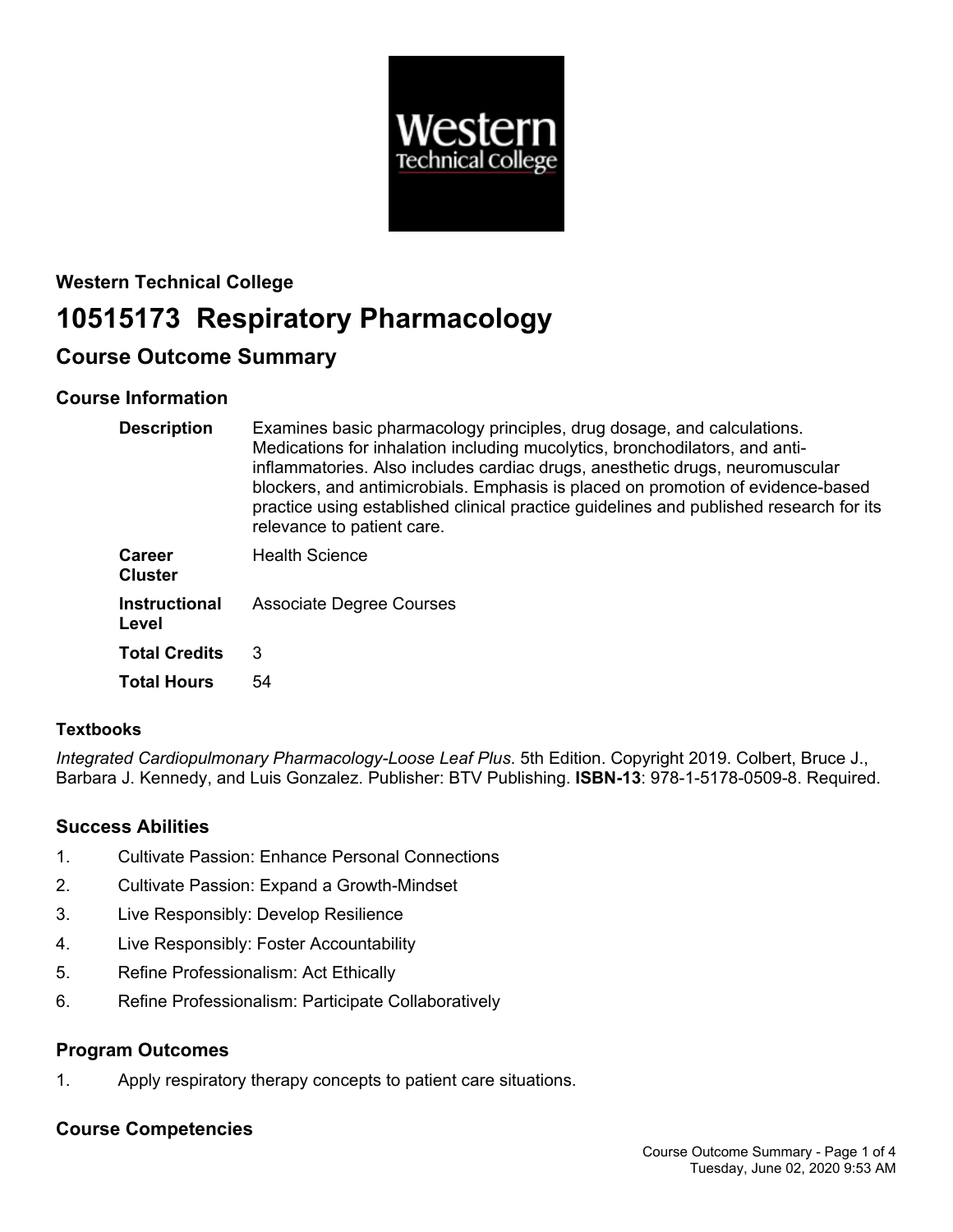## **1. Apply basic pharmacology principles to medication management**

**Assessment Strategies**

1.1. in an oral or written response to scenarios and/or questions

#### **Criteria**

*Your performance will be successful when:*

- 1.1. response differentiates between drug actions and drug effects
- 1.2. response differentiates between systemic effects and local effects
- 1.3. response differentiates between loading dose and maintenance dose
- 1.4. response differentiates among therapeutic, toxic, and lethal dose<br>1.5. response describes various undesirable drug effects
- response describes various undesirable drug effects

**Learning Objectives**

- 1.a. Define key terms related to pharmocologic principles
- 1.b. Differentiate systemic effects and local effects
- 1.c. Differentiate loading dose and maintenance dose
- 1.d. Differentiate therapeutic, toxic, and lethal dose
- 1.e. Discuss principles of drug poisonings, adverse drug reactions, and various undesirable drug effects
- 1.f. Describe the processes of drug absorption, distribution, metabolism and elimination

#### **2. Compare and contrast drug forms, routes of administration and vehicles**

#### **Assessment Strategies**

2.1. in an oral or written response to scenarios and/or questions

**Criteria**

#### *Your performance will be successful when:*

- 2.1. response among between drug forms<br>2.2. response relates routes of administrat
- response relates routes of administration to onset of action
- 2.3. response determines appropriate route of administration on a given patient scenario

#### **Learning Objectives**

- 2.a. Discuss advantages and disadvantages of different routes of drug administration
- 2.b. Determine the correct route of drug delivery based on patient condition
- 2.c. Relate route of administration to onset of action

## **3. Calculate medication dosage**

#### **Assessment Strategies**

3.1. by performing dosage calculations

#### **Criteria**

*Your performance will be successful when:*

- 3.1. you calculate dosages based on weight
- 3.2. you interpret and use medical abbreviations pertaining to medication administration
- 3.3. you convert from one measurement system to another
- 3.4. you calculate dosages from percentage-strength solutions

#### **Learning Objectives**

- 3.a. Calculate dosages based on weight
- 3.b. Interpret and use medical abbreviations pertaining to medication administration
- 3.c. Perform conversions between units of measure in the metric and English systems
- 3.d. Calculate the strength of solutions in percentage and ratio form

## **4. Examine the pharmacodynamics of mucolytics, expectorants, surfactants, and antitussives**

#### **Assessment Strategies**

4.1. in an oral, written, or graphical response to scenarios and/or questions

#### **Criteria**

*Your performance will be successful when:*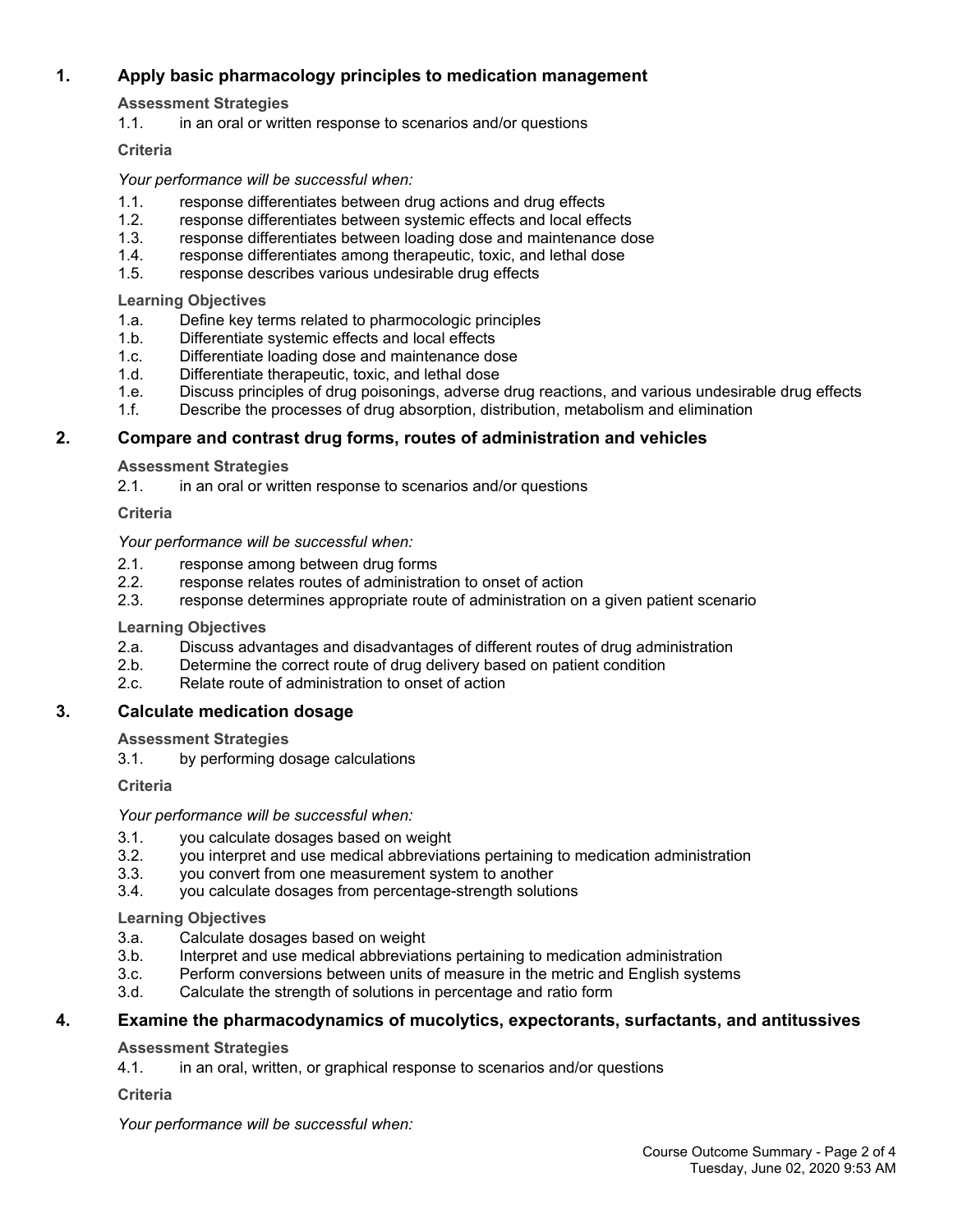- 4.1. examination includes the classifications and actions of the drugs
- 4.2. examination includes examples of when, how and to whom drugs may be administered
- 4.3. examination includes the side effects and special considerations associated with the drugs
- 4.4. examination includes considerations and implications of using the drugs and the cardiopulmonary status of the patient
- 4.5. examination includes recommended age specific dosage

#### **Learning Objectives**

- 4.a. Classify and state the actions of related drugs
- 4.b. Provide examples of when, how and to whom drugs may be administered including age specific dosage
- 4.c. Explain the side effects and special considerations associated with the drugs
- 4.d. Describe how surface tension relates to oxygenation and work of breathing
- 4.e. Define key terms related to mucokinetic and surfactant agents

#### **5. Examine the pharmacodynamics of bronchodilators**

#### **Assessment Strategies**

5.1. in an oral, written, or graphical response to scenarios and/or questions

#### **Criteria**

#### *Your performance will be successful when:*

- 5.1. examination includes the classifications and actions of the drugs
- 5.2. examination includes examples of when, how and to whom drugs may be administered
- 5.3. examination includes the side effects and special considerations associated with the drugs
- 5.4. examination includes considerations and implications of using the drugs and the cardiopulmonary status of the patient
- 5.5. examination includes recommended age specific dosage

#### **Learning Objectives**

- 5.a. Classify the three pharmacologic methods for bronchodilation (sympathomimetic, anticholinergic, and xanthine) and the mode of action of each
- 5.b. Describe the side effects and special considerations associated with these drugs
- 5.c. Describe appropriate techniques for monitoring the patient's response to bronchodilator therapy<br>5.d. Recommend appropriate bronchodilator therapy for various patients situations including age. dru
- Recommend appropriate bronchodilator therapy for various patients situations including age, drug dosage, frequency, and route of delivery
- 5.e. Describe neurologic control of bronchial smooth muscle including sympathetic and parasympathetic nerves, their chemical mediators, and how bronchodilation occurs

#### **6. Examine the pharmacodynamics of anti-inflammatories, steroidal and non steroidal**

#### **Assessment Strategies**

6.1. in an oral, written, or graphical response to scenarios and/or questions

#### **Criteria**

*Your performance will be successful when:*

- 6.1. examination includes the classifications and actions of the drugs
- 6.2. examination includes examples of when, how and to whom drugs may be administered
- 6.3. examination includes the side effects and special considerations associated with the drugs
- 6.4. examination includes considerations and implications of using the drugs and the cardiopulmonary status of the patient
- 6.5. examination includes recommended age specific dosage

#### **Learning Objectives**

- 6.a. Classify and state the actions of anti-inflammatory and antiasthmatic drugs
- 6.b. Provide examples of when, how and to whom drugs may be administered including age specific considerations
- 6.c. Discuss the side effects and special considerations associated with the administration and use of antiinflammatories including steroid dependancy
- 6.d. Describe the physiology of corticosteriods

## **7. Examine the pharmacodynamics of cardiopulmonary drugs, vasodilators, pulmonary vasodilators vasoconstrictors, diuretics**